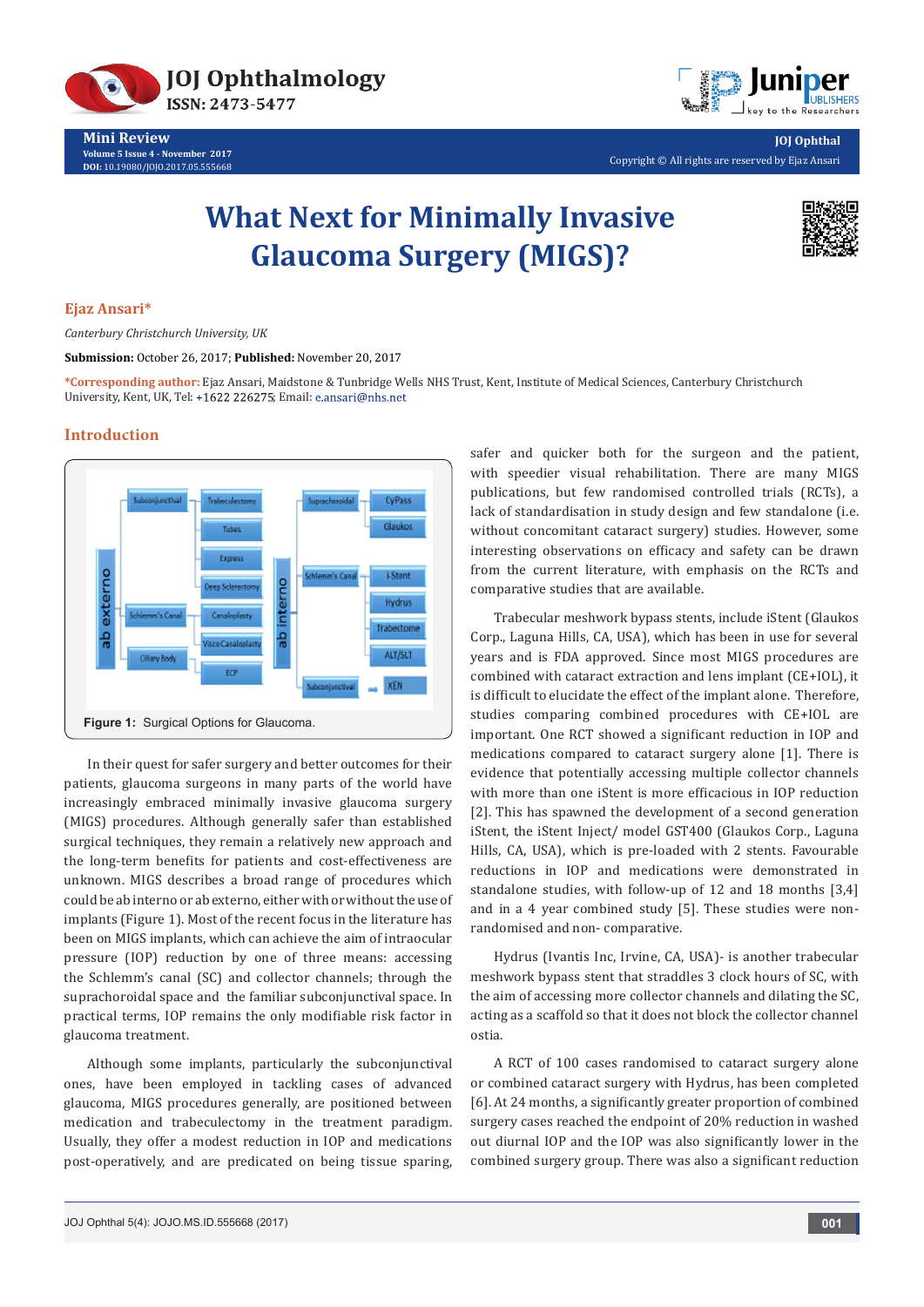in cases without ocular hypotensive medications in the combined surgery group.

Implants accessing the suprachoroidal space include the CyPass (Alcon, Fort Worth, TX, USA), which is FDA approved and is delivered ab interno, forming a conduit between the anterior chamber and suprachoroidal space. A 24 months RCT of 505 subjects randomized to CE/IOL+ CyPass or CE/IOL alone demonstrated fairly similar IOP lowering of 7.4mmHg compared to 5.4mmHg in the control group, but the difference being statistically significant (p<0.001), with 85% of treated patients drop-free at 24 months [7]. In a 12 month standalone study, CyPass achieved a 35% reduction in IOP at 12 months with a reasonable reduction in drop dependency [8].

Subconjunctival implants appear to have superior efficacy compared to other devices. However, there is a lack of high quality evidence for this group of implants. The XEN gel stent (Allergan, Dublin, Ireland) is an ab interno gelatine stent that is implanted via a clear corneal incision without conjunctival dissection. Three models have been evaluated with inner diameters of 45 μm, 63 μm, and 140 μm, with the 45μm being the recommended device by the manufacturer. XEN 45 is FDA approved.

Initial studies with the 63 and 140 model, demonstrated favourable IOP lowering with reduced medication burden, but these studies were not randomised nor were they comparative, usually with a mixture of combined and standalone cases [9,10]. The IOP reduction with XEN 45 was 25% in a small 12 month study, with mainly combined cases [11]. The results from the ongoing APEX study (combined procedures, open angle glaucoma, and 2 year follow-up) demonstrated a mean reduction in IOP of 39% (mean IOP at 2 years of 13.1mmHg) with a mean of 0.7 medications. However, the rate of needling significantly exceeded that seen following trabeculectomy. The results will be published later this year.

|                                            | Phaco/<br>iStent $(1)$                                                  | Phaco/iStent<br>inject $(5)$ | Phaco/<br>Hydrus $(6)$                        | Phaco/CyPass<br>(7)                                    | Phaco/<br>XEN 45 (11)                                                            | <b>InnFocus</b><br>(12)                                              |
|--------------------------------------------|-------------------------------------------------------------------------|------------------------------|-----------------------------------------------|--------------------------------------------------------|----------------------------------------------------------------------------------|----------------------------------------------------------------------|
| Pre-op IOP<br>(mmHg)                       | 18.6                                                                    | 26.0                         | 26.3                                          | 24.4                                                   | 16.0                                                                             | 23.8                                                                 |
| Post-op IOP<br>(mmHg)                      | 17.0                                                                    | 16.25                        | 16.9                                          | 17.0                                                   | 12.0                                                                             | 10.7                                                                 |
| $%$ IOP drop;<br>% medication<br>reduction | 33%; 87% (versus<br>32.5%; 73% in<br>controls)                          | 36.92%; 42%                  | 50%; 73% (versus<br>28%; 38% in<br>controls   | 30.3%; 85.7%<br>(versus $22\%$ ;<br>53.9% in controls) |                                                                                  | 55%; 69.2%                                                           |
| AEs                                        | 0.85% endothelial<br>touch; 6% iris<br>touch; 4.2%<br>secondary surgery |                              | 12% focal<br>peripheral<br>anterior synechiae |                                                        | Transient<br>choroidal<br>detachment=2.<br>tube extrusion=1.<br>trabeculectomy=2 | Transient<br>hyptony= $13%$<br>transient<br>choroidal<br>effusion=8% |

**Table 1:** Summary of efficacy and safety data.

The Innfocus microshunt (Santen Pharm Ltd, Osaka, Japan) is an ab externo drainage device targeting the subconjunctival space. It involves more steps akin to trabeculectomy compared to other MIGS. Long-term IOP reduction is encouraging with 80% reaching IOP</=14mmHg at 3 years, some cases being standalone and others combined. The mean IOP for the entire group was  $10.7$  +/-1.5 mmHg at 3 years; qualified success rate was 95% with a reduction in medications from 2.6+/-0.9 to 0.8+/-1.2 [12]. Therefore, subconjunctival procedures appear to be more efficacious (Table 1), but inevitably require more post-operative bleb management, and potentially restrict future incisional procedures if required.

MIGS procedures have come a long way but are still evolving. More work is required to evaluate these procedures, particularly with more randomised controlled trials, standalone and comparative studies and cost-effectiveness modelling, before they can find a place in the glaucoma surgery firmament. With time, as the technology evolves further, clinicians will be better informed about the place of MIGS in their practice. Standardisation and improvements in the quality of future MIGS

studies will help clinicians to negotiate this ever-expanding area more knowledgably and help them to optimise the selection of the appropriate device for the right patient. With the correct approach to investigating and evaluating new technologies, there is much potential for future generations of MIGS procedures to improve the quality of care for glaucoma patients.

### **References**

- 1. [Craven ER, Katz LJ, Wells JM, Giamporcaro JE \(2012\) Cataract surgery](https://www.ncbi.nlm.nih.gov/pubmed/22814041)  [with trabecular micro-bypass stent implantation in patients with mild](https://www.ncbi.nlm.nih.gov/pubmed/22814041)  [to moderate open angle glaucoma and cataract: Two year follow-up. J](https://www.ncbi.nlm.nih.gov/pubmed/22814041)  [Cat Ref Surg 38\(8\): 1339-1345.](https://www.ncbi.nlm.nih.gov/pubmed/22814041)
- 2. [Katz LJ, Erb C, Carceller GA, Fea AM, Voskanyan L, et al. \(2015\)](https://www.ncbi.nlm.nih.gov/pubmed/26715834)  [Prospective randomised study of one, two, or three trabecular](https://www.ncbi.nlm.nih.gov/pubmed/26715834)  [bypass stents in open angle glaucoma subjects on topical hypotensive](https://www.ncbi.nlm.nih.gov/pubmed/26715834)  [medication. Clin Ophthalmol Auckl NZ 9: 2313-2320.](https://www.ncbi.nlm.nih.gov/pubmed/26715834)
- 3. [Voskanyan L, García-Feijoó J, Belda JI, Fea A, Jünemann A, et al. \(2014\)](https://www.ncbi.nlm.nih.gov/pubmed/24452726/)  [Prospective masked evaluation of the iStent inject system for open](https://www.ncbi.nlm.nih.gov/pubmed/24452726/)[angle glaucoma: synergy trial. Adv Ther 31\(2\): 189-201.](https://www.ncbi.nlm.nih.gov/pubmed/24452726/)
- 4. [Lindstrom R, Lewis R, Hornbeak DM, Voskanyan L, Giamporcaro](https://www.ncbi.nlm.nih.gov/pubmed/27739003/)  [JE, et al. \(2016\) Outcomes following implantation of two second](https://www.ncbi.nlm.nih.gov/pubmed/27739003/)  [generation Trabecular Micro-Bypass Stents in Patients with POAG. Adv](https://www.ncbi.nlm.nih.gov/pubmed/27739003/)  [Therapeutics 33\(11\): 2082-2090.](https://www.ncbi.nlm.nih.gov/pubmed/27739003/)